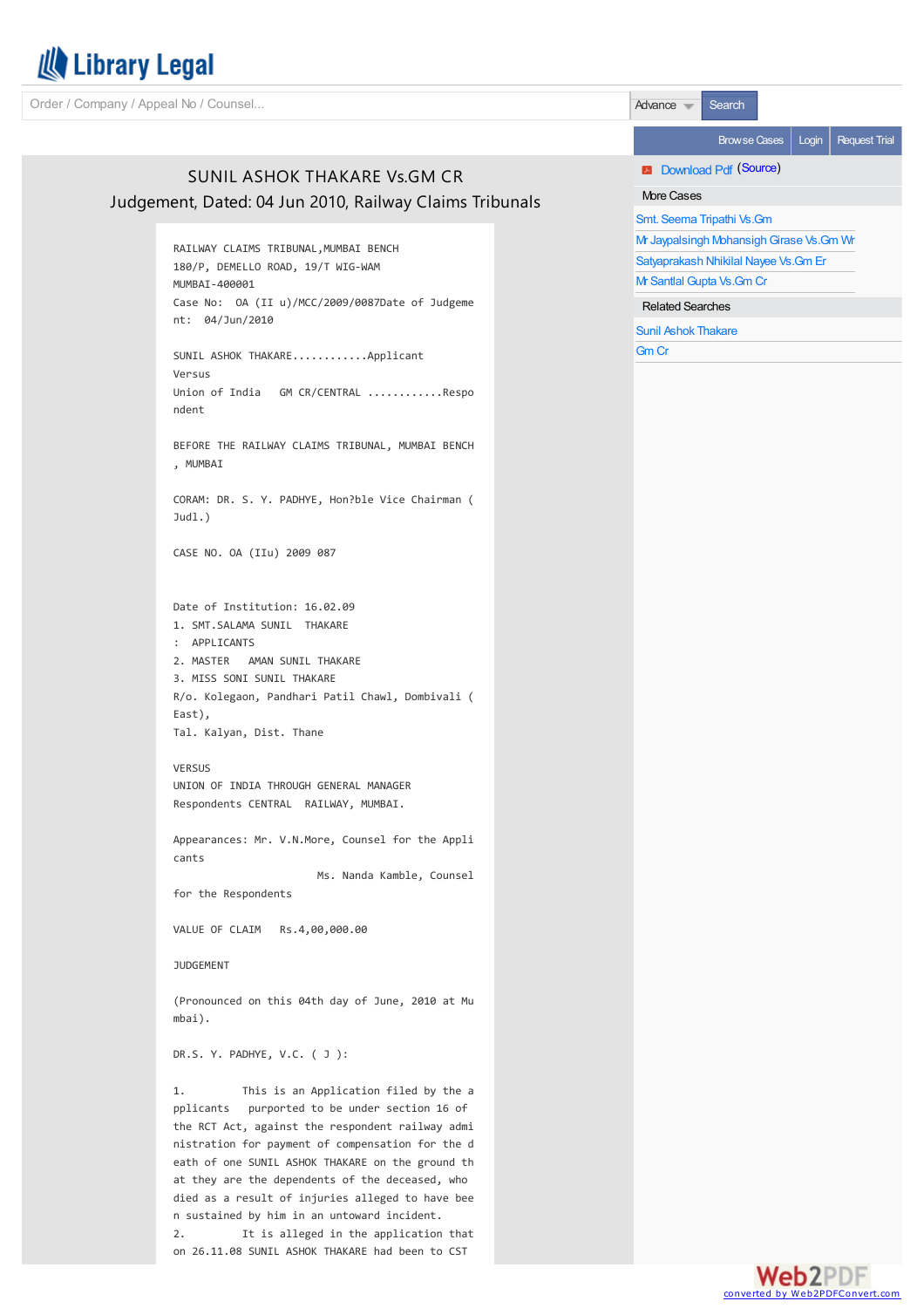and was waiting to board a local train for going back to home at Dombivali. In the mean time ther e was terrorist attack and in the said attack th e deceased sustained bullet injuries and succumb ed to the injuries. According to the applicants the deceased was a bonafide passenger as he was holding 2nd class MST for journey between Dombiv ali and CST Mumbai.

3. The Respondent Railway administration has filed written statement and it is clearly ad mitted that there was terrorist attack at CST, M umbai on 26.11.2008 and the said incident amount s to an untoward incident. It is also an admitte d fact that the name of the deceased appears in the list of persons died in the Terrorist attack

## $-91-$

at Mumbai CST. According to the Respondent it i s for the applicant to prove that the deceased w as a bonafide passenger at the time of the incid ent.

4. On the basis of the pleadings of the parties, following issues were framed and I have noted my findings against each for the following reasons:-

# ISSUES:

1. Whether the deceased was traveling as a bonafide passenger on 26.11.08? Not established

2. Whether the deceased became a victim of terrorist attack as alleged and whether that the incident can be described as an untoward inciden t u/s 23 (c ) of the Railways Act? It is not an untoward incident

3. Whether the applicants are the dependent s of the deceased? Yes.

4. Relief? Claim application is dismissed

5. During the course of enquiry or trial , the applicants have examined Applicant No.1 Sm t. Salama Sunil Thakare as AW-1, and placed on record documents as per Exhibits A-1 to Exh.A-7. As against this, the respondent railway administ ration did not choose to adduce any evidence on its behalf either oral or documentary.

6. Heard the arguments of the learned co unsel appearing on behalf of the Respondents and carefully perused the entire material placed on record by the applicants.

7. I shall now proceed to consider the c laim of the applicant, on its merits, with refer ence to the issues raised in the case.

Regarding Issues No.1 & 2: 8. These two issues are taken up for con sideration simultaneously for the sake of conven ience and also as they are inter-related.

9 At the out-set, I must make it clear that there is no serious challenge about the dea th of one SUNIL ASHOK THAKARE in the terrorist a ttack at CST on 26.11.08. AW-1, Smt.Salama Sunil Thakare has admitted in her cross examination th at at the time of the incident she was at home a nd she was informed about the incident by her ne ighbor. She has also stated in her cross examina tion that her husband used to sell Omlet Pav on hand cart, outside the main gate of CST. In

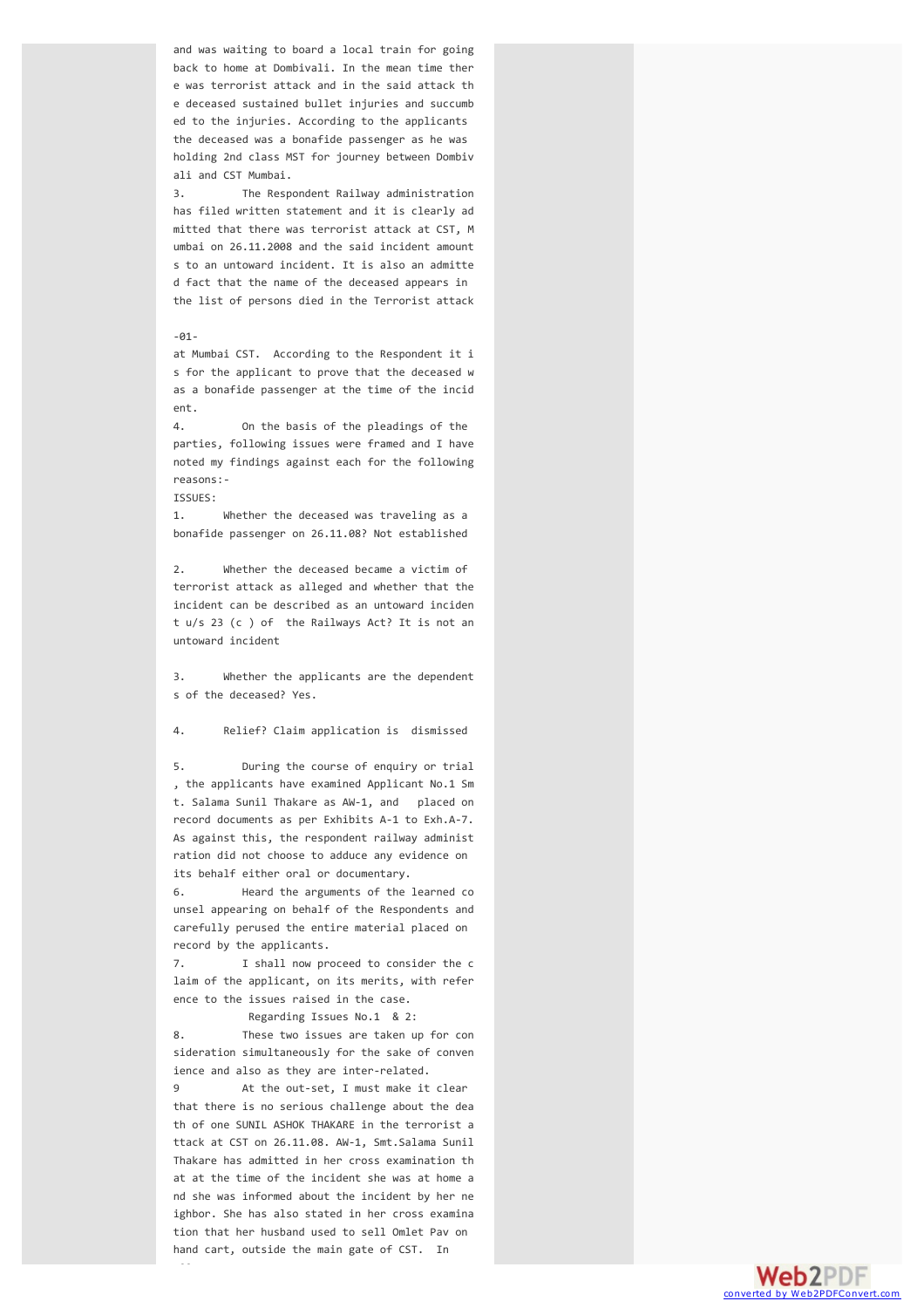#### $-92-$

the initial DRM?s Report filed by the Respondent s along with the WS, it has been stated that the deceased was hit by terrorist?s gun shots near M ain Gate of Railway Station, CSTM. Now the Resp ondents have field the corrected copy of the DRM ?s Report, which is Exh.R-1. In this Report, it has been clearly stated that on 26.11.08, the de ceased was selling Omlet-Pav outside the CSTM Ra ilway Station Main Gate and he was attacked by t errorist gun shot and died at outside the CSTM R ailway Station, Main Gate. Neither the victim ne ither was a railway passenger nor found dead in Railway premises. Even though, the applicant was given ex-gratia of Rs.15,000.00 by the railway a dministration, but in view of the fact that he w as killed outside railway premises, the applican ts can not be compensated.

10. In-so-far-as bonafide passenger is con cerned, applicant No.1 has stated in

her evidence that the deceased was in possession of valid railway pass and the same was lost duri ng the course of the untoward incident.

11. In view of the Investigation Report cl early stating that the deceased

succumbed to the Terrorist?s bullet out-side th e railway premises, i.e. outside the main gate o f CSTM Railway Station where the victim was sett ling Omlet Pav, and no railway ticket/pass was r ecovered from the possession of the deceased, it can not be held that the deceased met with an un toward incident within the meaning of Section 12 3 (c) of the Railways Act. Therefore, Issues No. 1 & 2 are decided against the applicants.

Regarding Issue No.3:

12. Applicant No.1,Smt.Salama Sunil Thakar e claims to be the wife of the deceased, Applica nts No.2 & 3 are the minor son and daughter of t he deceased. Applicant No.1 has stated in her ev idence that she do not know the address of her i n-laws. Respondents have not produced any evid ence to show that they are not the dependents of the deceased. Hence the present Applicants alon g with the parents of the deceased are the depen dents of the deceased within the meaning of Sect ion 123 (b) of the Railways Act. -03-

### Regarding Issue No.4:

13. In-so-far-as Issues No. 1 & 2 have be en ruled against the applicants, the

Respondent railway administration can not be dir ected to pay compensation to the applicants by t he Tribunal. Therefore, I record my findings on Issue No.4 to the effect that the applicants are not entitled to any relief at the hands of this Tribunal.

14. In the result, therefore, the applicat ion filed by the applicants u/s 16 of the RCT Ac t, is hereby dismissed but in the circumstances of the case, there is, however, no order as to c osts.